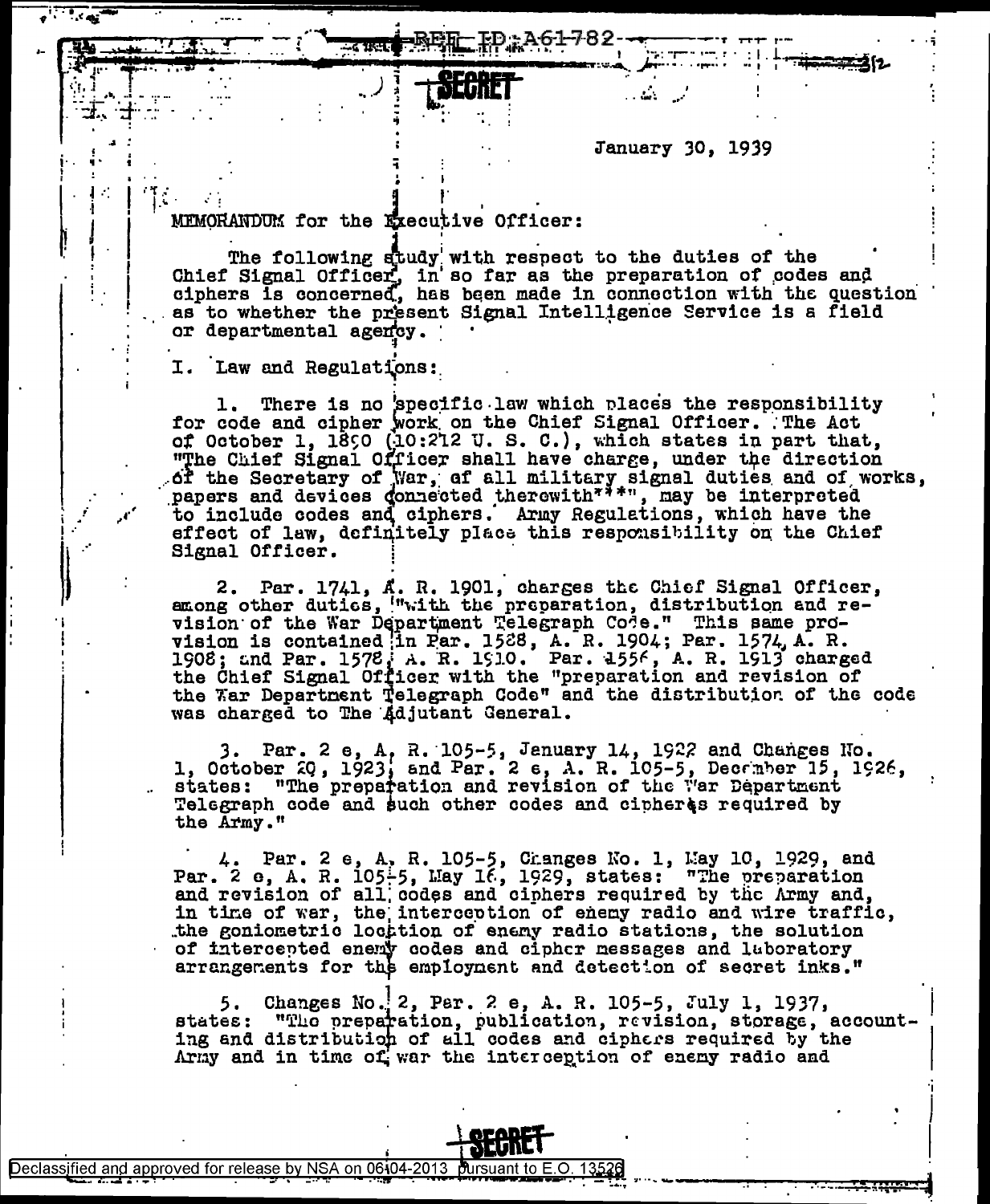REF ID: A61782

# **SEGRET**

wire traffic, the goniometric location of eneny radio stations, the solution of intercepted enemy code and cipher messages and laboratory arrangements for the employment and detection of secret inks."

II. Preparation of Codes:

l s

1. The War Department Telegraph Code was published in 1885, 1900, 1906, 1915 and 1919 (file 14452). There is no record of the personnel engaged in the preparation of this code prior to 1901 and it is assumed this work was performed by commissioned officers. The Annual Report of the Chief Signal Officer for the fiscal year ending June 30, 1901, contains the following paragraph:

devolved with the preparation of this code has devolved when the Chief Signal Officer personally as there was no other available officer having knowledge of telegraphy, contined with a familiarity witn military usages, special vocabularics, and the cable regulations and nethods of the world."

The following is a chronology of subsequent events:

a. May 22, 1913, Harry B. Kirtland was employed as a code specialist at :200 per month in the Signal Service at large for the purpose of revising the War Department telegraph code of 1906. His services were terminated on December 12, 1914.

b. Mr. John R. Browning, clerk-stenographer, was employed at \$1000 per amum in the Signal Service at large to ussist Mr. Kirtland.

c. April 11, 1919, the Chief Signal Officer, A. E. F. advised the Chief Signal Officer that the Code Compilation Section of the Signal Corps composed of Lajor H. R. Earnes, Lt. W. B. Charlers, Lt. Mark J. Ryan, 2nd Lt. I.ewis Hale, 2nd Lt. J. J. Gillchrist and three enlisted nen, was returning to the United "This section has been solely engaged since 1917 in the States. construction of the various Army codes both for the front line and for headquarters purposes." (W. D. Telegraph Code, 1919 - SIS).

d. November 4, 1919, Order No. 100, 700 was placed with Mr. Howard R. Barnes, 3632 Tenth Street, N. W., Washington, D. C., for services in codnection with the reconstruction and revision of confidential Staff code and he was paid from Signal Service of the Army appropriation. He completed this work on April 29, 1920 amount paid \$1250.

e. October 29, 1920, letter from Director, Military Intelligence Division (4131-607  $\mathbb{K}$ . I.) states that as a result of a conference on October 26, 1920, between Major Hourman, Colonel



3/2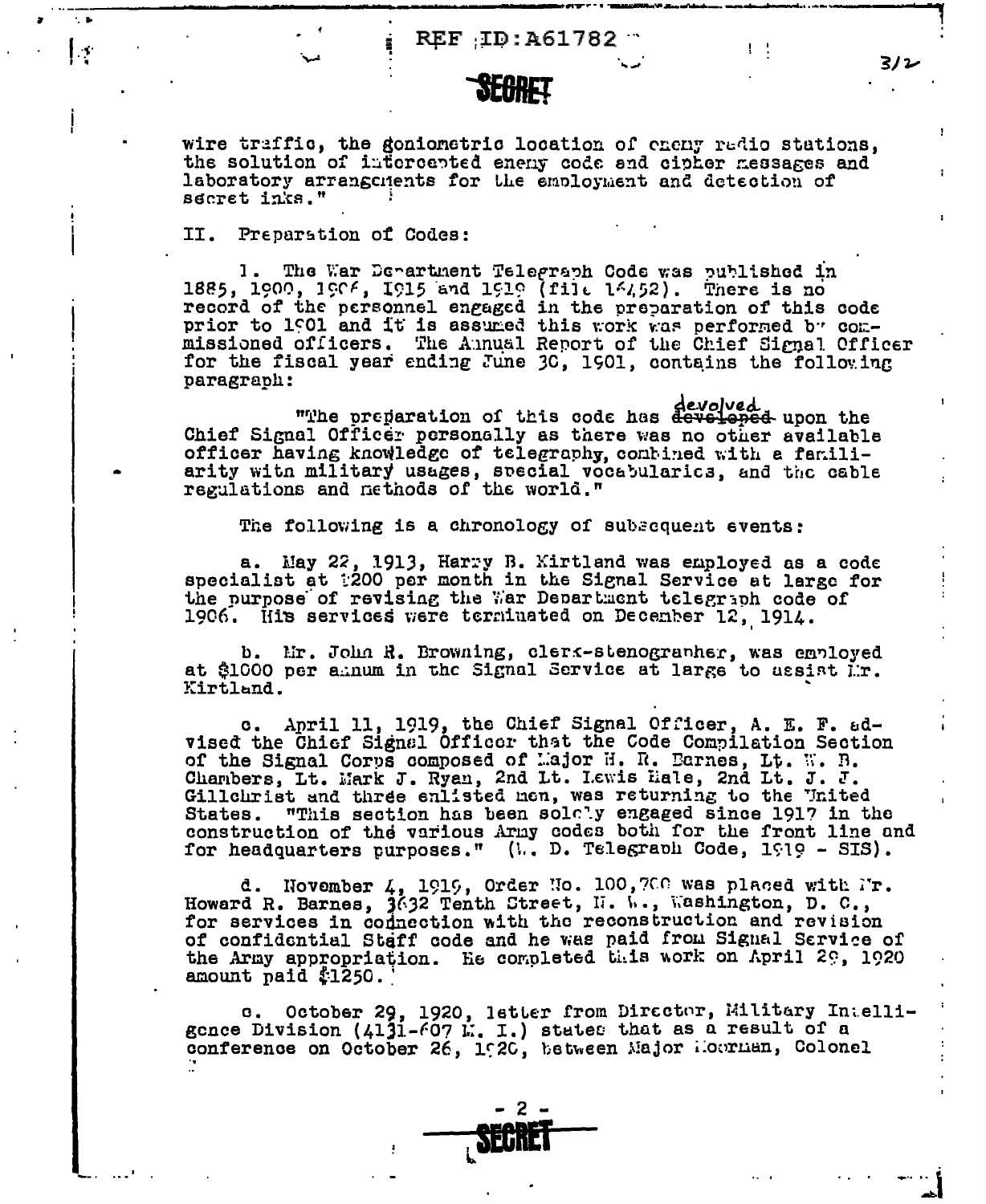Curtis and Major moore, the code and cipher work to be performed by the Signal Corps would consist of the following:

The Signal Corps, under the supervision of the N. I. D.  $^{\prime\prime}$ a. will undertake the compilation of such codes and ciphers as may be required. Refore publication, these are the to re approved by this Division of the General Staff.

The Signal Corps understands that the solution of codes "b. and ciphers is a function of the Hilitary Intelligence Division but will instruct its officers in the 'asic principles of such solution as one of the most effective neans of impressing then with the importance of proper use of authorized codes and ciphers.

 $"c.$ In its search for officers for the construction of codes and ciphers, the Signal Corps will give preference to those skilled in their solution on the ground that such mon are best qualified to devise systems difficult of solution and further that with such men the Signal Corps will be in a botter position to furnish any aid which may be requested by the military Intelligence Division.

"d. Codes and ciphers on their completion will, unless otherwise ordered, be turned over to the adjutant General for distribution." (311.5 Codes Folder No. 1)

f.. December 6, 1920, Order No. 101, 166 was placed with William F. Friednan, Easton and Batavia Avenue, Geneva, Illinois, for services in connection with the reconstruction and revision of a confidenthil staff code and the construction of three field codes at a cost of \$1800, to be paid from Signal Service of the Army funds.

July 7, 1921, Order No. 101, 567 was placed with William g. F. Friedman, Easton and Batavia Avenues, Ceneva, Illinois for services in connection with demonstration of codes at Camp Alfred Vail, N. J., at a cost of 145, to 'e paid from Signal Service of the Army funds.

h. February 28, 1921, Order No. 101, 303 was placed with Willian F. Friednan, Easton and Fatavia Avenues, Geneva, Illinois, for services in connection with the reconstruction and revision of two field codes at a cost of \$700 to be paid from Signal Service of the Army funds.

1. July 27, 1921, Order No. 101, 573 was placed with William F. Friednan, 1803 Connecticut Avenue, N. W., Washington, D. C., for services in connection with the preparation of a monograph on military cryptography and for services in connection with the delivery of a course of lectures and conducting a course of instruction in cryptography at Canp Alfred Vail, ... . at a cost of \$450 to be paid Ifon Signal Service of the Army funds.

 $712$ 

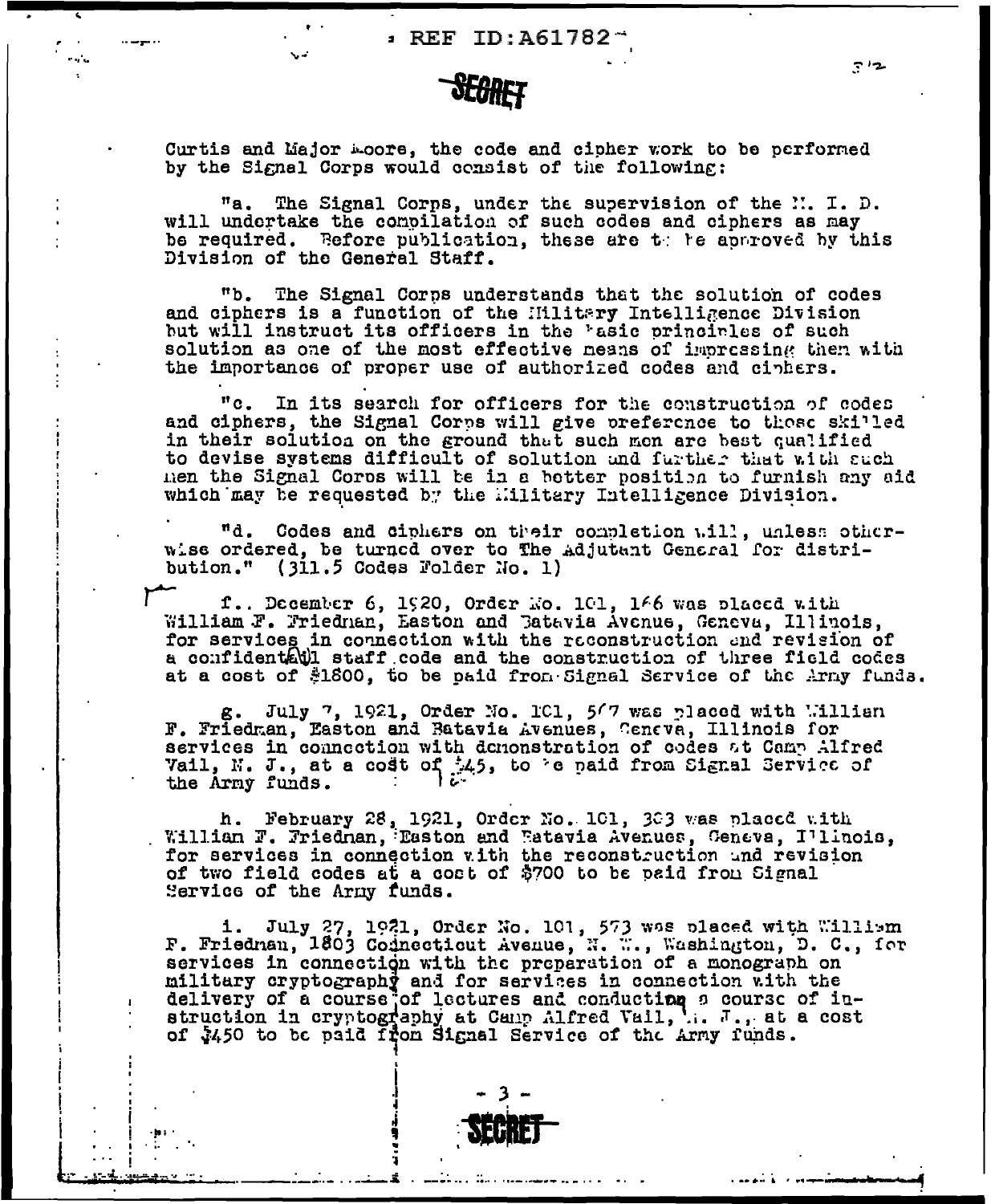**REF ID: A61782** 

У.

ţ

f.

J. August 1, 1921, Order No. 101, 581 was placed with William F. Friedman, 4003 Connecticut Avenue, I. W., Washington, D. C., for sarvices in connection with the revision and reconstruction of two special aditions of the Field Codo, five energency code lists for use in the field and twelve acts of cinher tables to be used in connection with the Staff Code, at a cost of \$3350, to be paid from Signal Service of the Army funds.

k. November 16, 1921, recommendation was submitted to the Secretary of War for the employment of William F. Friedman as oryptanalyst, 34500 phr annun, Signal Service at large, Mashington, D. C., under Section IC of Rule II Civil Scrvice Rules, which Was approved December 7, 1921. (201 Friedman, "r. F.)

1. October 75, 1923, Janus J. Skelly, Clark-typist was<br>employed at 31200 per annum in the Signal Service at large, l'ashington. D. C. as an asglatant to Mr. Friedman. Le vas discharged for cause May 15.  $1^{\circ}29$ . (201 Skelly, Jancs J.)

n. July 19, 1929, a conference was hold in thim office with reference to the organization of the Signal Intelligence Service consequent upon taking over the Code and Cipher Solution and Secret Ink Services from ... I. D., at which It. Col. Hennhill, Major Plair<br>Major Albright and Mr. Friedman were present. Among other things it was concluded that the primary function of the Signal Intalligence Service was to be one of training perconnel for war. It was also determined that to accomplish this mission, the organization of the following services was involved:

> Code and Cinher Compilation Code and Cinher Solution Thiereept and Gonionotric  $(231.7$  Crypters  $321$ iesret Ink

n. December 16, 1929, funds in the sun of MAAAAC were al-<br>latted by the Assistant Chief of Stuff, 6-2 to the Chief Signal Officer  $P/\lambda$  :TD-3<sup>6</sup> P 5205 $\lambda$  1110-0 for  $\gamma_{\text{syn,cnt}}$  of rerequently cugaged on code and cipher work.

o. Jaquary 1, 1930, the tearetury of ar was requested by sit Chirf Pismal Officer to suthorize the carder and of four junior expectation of the state of the state of translated that the signal Service of Mirre, which was the signal Service of Mirre, which was the Army in accordance with characters Wo. 1, A. R. 105-5. When they at the new responsibilities which rest and the graduate Cificer as a consequence of these additional witter as we to the conclusion that there must be established during beach that i with teilen of node and oinher seccialists who will be under continue truiting in these referees, who will keep abreast of progress in this field and will in the initial pheson of any chargepor be prewerel to serve as the nucleus for building up the nuck lurger

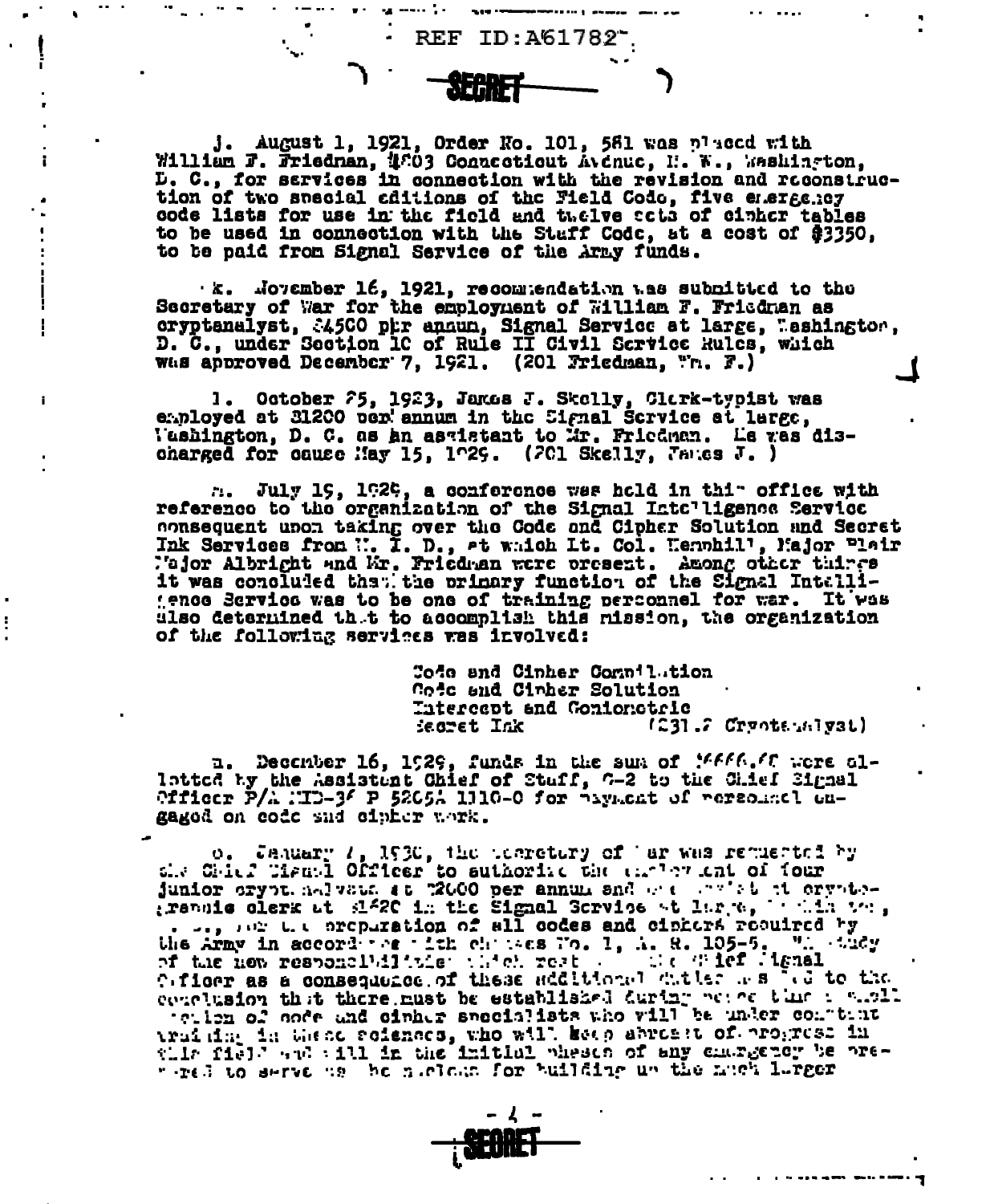61782

. wat kuta

 $3/2$ 

organization required for successful functioning of Signal Intelligence sections in war' time." (231.2 Cryptanslyst)

p. January 13, 1930; abbve reconnendetion was approved by the Georetary of War. ?

q. March 1, 1930, Mrs. Louise N. Nolson (nee Newsirk) was appointed as Assistant Cryptographic Clerk \$1620, Signal Scrvice at large, (201 Nelson, Louise N.)

r. March 26, 1930, authority to employ one cryptenalyst at \$312.50 pcr month, Signal Service at large, Washington, D. C., was requested of the Secretary of War. "The transfer of the responsibility for the solution of energy codes and ciphers in time of war. from the Militury Intelligence Dimision, General Staff, to the Chief Signal Officer included the taking over of practically all of the records and files of the Military Intelligence Division. These records and files constitute an extremely important source of information that is of great value to the War Department as a whole<br>and will be of inestimately value to the Signal Intelligence Service<br>now being established to carry out the assigned mission of organization and training for efficient operation in, time of war. The only man known to the Signal Corps and to the Military Intelligence Division who is qualified to do the work described in this letter is Mr. Herbert O. Vardley.  $\rightarrow$  " (231.2 Cryptenalyst).

March 29, 1930, approved by the Secretary of Wer.  $s_{\bullet}$ 

April 1, 1930, F. B. Rowlett appointed junior cryptanalyst ι. at \$2000 per annum, Signal Service at large, Washington, D. C.

u. April 10, 1930, A. Sinkov appointed junior cryptanalyst at \$2000 per annum, Signal Service at large, Mashinston, D. C.

v. April 21, 1930, S. Kullhack aptointed junior cryptanalyst at \*2000 per annul, Signal Service at large, Washington, D. C.

w. April 22, 1930, letter from The Adjutant General, file Ag  $311.5$  (4-14-30) Fub.

 $\sqrt{11}$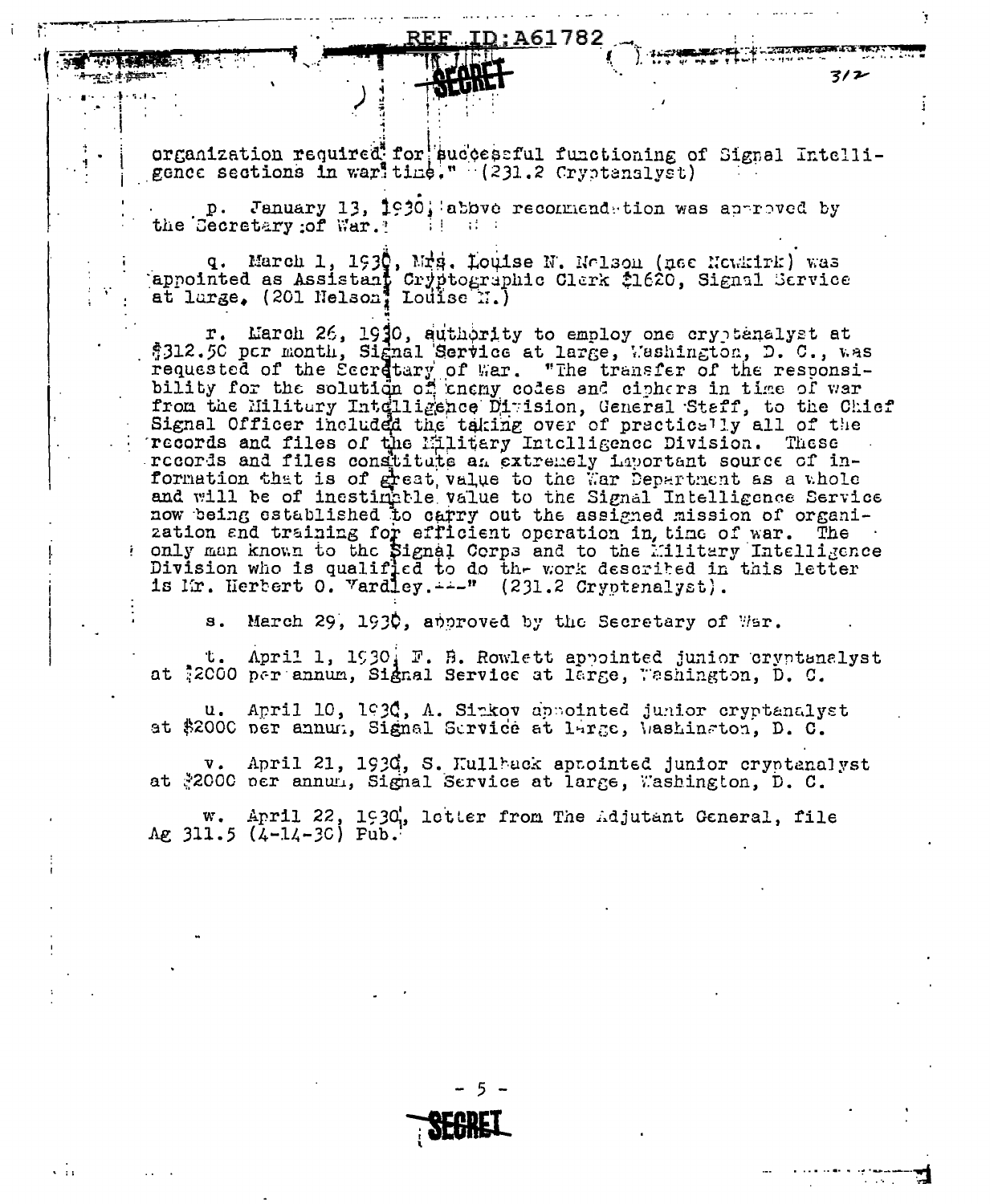**REF ID:A61782** 

 $\mathbf{1}$ 

Ţ



18 U.L.

- 119

"2. c. Army Regulations 105-5, as anended by Changes No. 1, places the rebponattility for the following activities upon the Chief Signal Officer:

- Code and cipher consilition.
- Code and cipher solution.
- Intereention of enemy radio and wire traffic.
- (4) Iocation of encay radio transmitting stations by confinatric moons.
- 
- (b) Laboratory irreprenents for the ch-<br>hoynest of actestion of secret inks.

The fund nexted readen for placing the recommunities for those duties upon the Ghief Signal Sffiner is that all correlated duties in connection with searct communication may be westgaed to one eparating sgency for officiency of operation. To serve this purpose there duties will be organized by the Chief Signel Officer into a single coordinated service.

"c. Within the discretion of the Chief Signal Officer it is suffected that 'Signal Intelligence Cervice' to<br>the dosignation for this coordinated service.

"3. The gencral mission of this scrvice is, as for all other military services, the proper organization and develon-<br>mont in peace time to the end that the service may be propered<br>to operate at laxinum efficiency in war.

"4. The specific missions of this service may be stated as follows:

"a. The proparation and revision of all codes, oiphers and other means of secret communication to be employed by the Army in time of peace and war.

"Tote; In this commection it should be noted that in accordance with current irmy Regulations this office is<br>responsible for the printing of codes and cinters, for their distrilution in accordance with distribution tatles prepared by the Chief Signal Officer, and for their accounting."

z. April 30, 1930, authority requested to curloy<br>one cryptanalyst aide:at \$1800 pcr annum, Signal Cortice at large, Tashington, D. C. in connection with compilation of codes, pre-<br>paration of ciphers and cipher tables, resourch on new orypto-<br>graphic nethods and nachinery, research in the solution of codes and ciphers as recuired by Changes No. 1, A.R. 105-5, (231.2 Cryptonalyst)

Y. May 1, 1930, above reconmendition approved by. Secretary of War.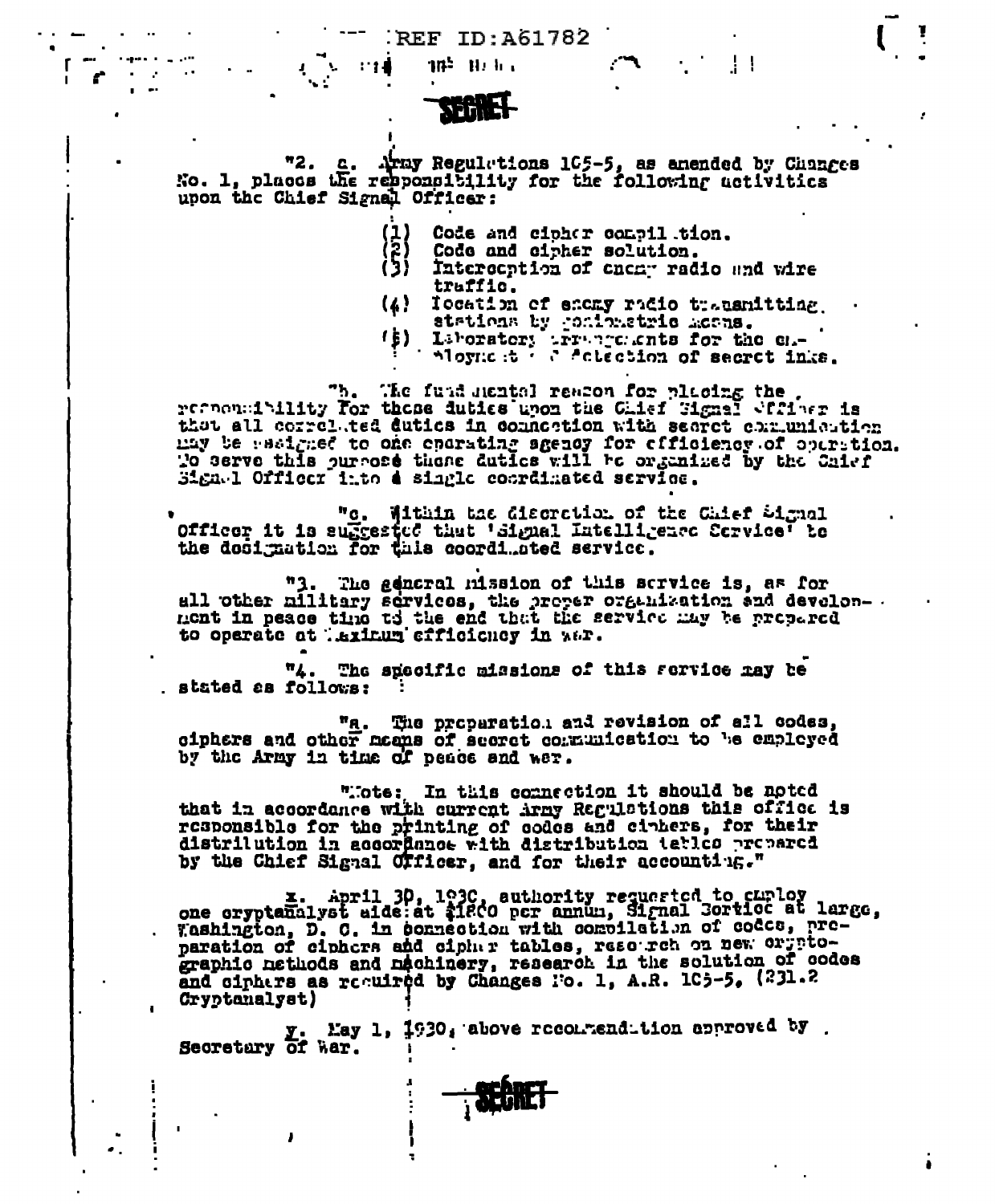$REF ID: A61782...$ 

 $7/2$ 

z. May 13, 1930, J. B. hurt appointed cryptanalyst aid at 31300 per annum, Signal Service at Large, Washington, D. C.

aa. June 1, 1930, H. O. Yardley declined appointment as cryptanalyst \$312.50 per month.

÷.

bb. September 2, 1930, Lawrence Clark was appointed assistant cryptanalyst clerk let en annum. Signal Service at Large, Washington, D. C.

cc. August 23, 1935, authority of Secretary of War requested for employment of one assistant ery otographic clerk "1620 per annum, Signal Service at Large, to replace Latrence Clark. Approved August 26, 1935.

dd. September 28, 1935, authority of Secretary of war requested for temporary criployment of one senior typist 41440, Signal Intelligence Section. Signal Service at Large. Approved October 1, 1035. (231.3 Clerks)

ec. January 1, 1936, H. F. Bearce appointed assistent cryptographic clerk \$162C, Signal Service at Large.

ff. January 2, 1936, Lorraine C. . teohens aprointed Junior Stenographer \$1440 per annum, Signal Intelligence Service, Signal Service at Large.

eg. June 3, 1936, Authority of Secretary of War re-<br>quested to employ 1 junior cryptanalyst #2000, Signal Scrvice at Large, to replace A. Sinkov, transferred to Faname. Approved June 5, 1936. (231.2 Cryptanalyst)

hh. July 1, 1936, R. O. Ferner appointed junior cryptanalyst \$2000 per annum Signal Service at Large, Washington, D.C.

ii. August 17, 1936, S. S. Snyder annointed assistant cryptographic clerk \$1620 per annum, Signal Service at Large.

jj. February 1, 1937, authority to employ 1 junior cryptanalyst \$2000 per annum, Signal Service at large, Washington, D. C. requested, to replace S. Kullback, transferred to Hawaii.

kk. February 3, 1937, above approved by Secretary of War.

11. April 16, 1937, M. A. Jones appointed junior cryptanalyst #2000 pcr annun, Signal Service at Large, Washington, D. C.

mm. February 23, 1938, authority of Secretary of War<br>requested for employment of 1 assistant cryptographic clerk #1620 per annum, Signal Service at Large, Approved February  $21, 1938.$  (231.3 Clerks)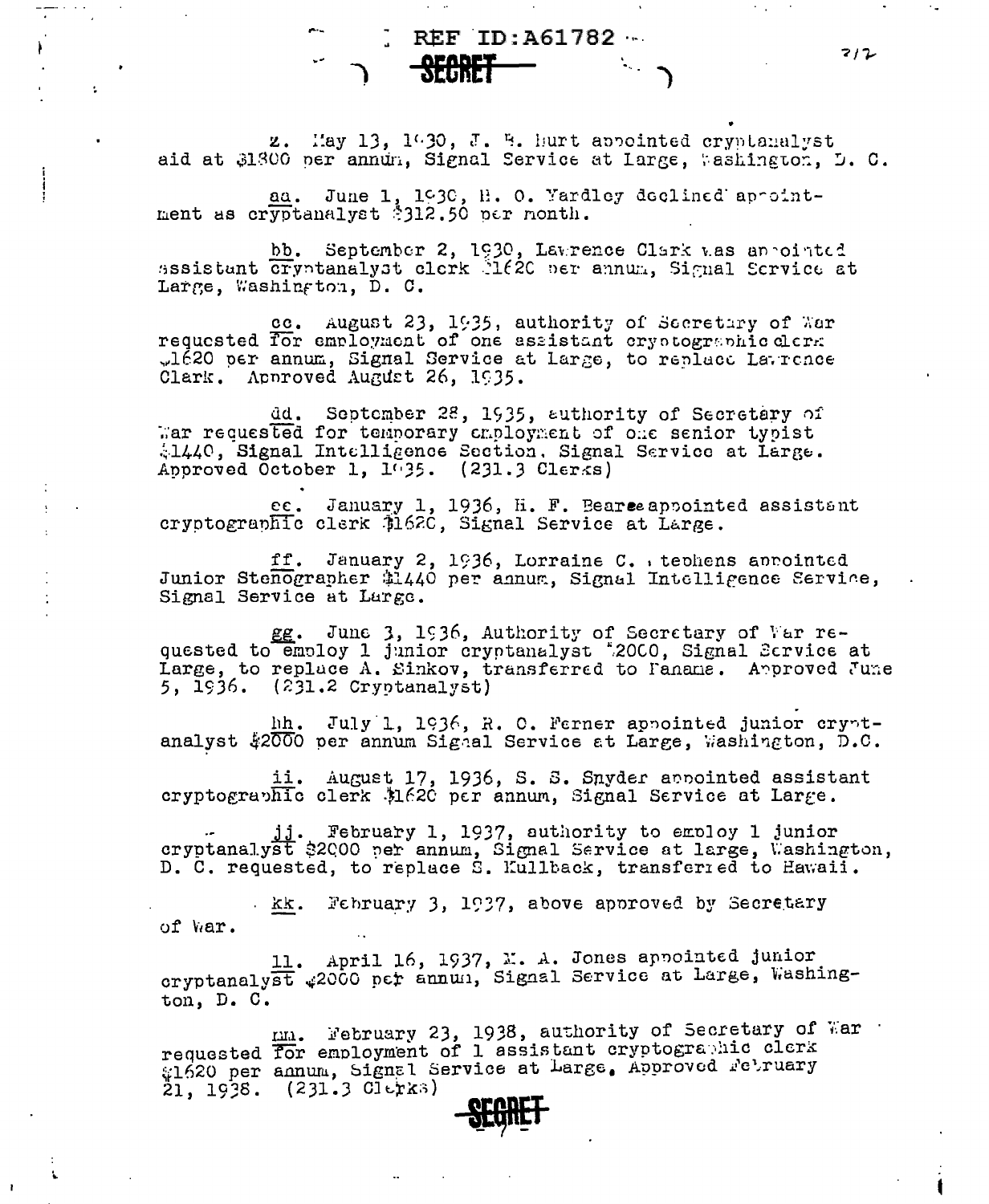### **REF IID: A61782**



nn. March 1, 1938, authority of Secretary of War<br>requested for temporary employment of 1 junior stenographer<br>\$1440 per annum, Signal Intelligence Service, Signal Service, Signal Service at Large. Approved March 2, 1938. (231.3 Clerks)

oo. March 28, 1938, P. S. Cate appointed assistant research analyst #2600 per annun, Signal Service at Large, Washington, D. C.

pp. July 1, 1938, Mary L. Prather appointed assistant<br>cryptographic clerk \$1620 per annum, Signal Scrvice at Large, Washington, D. C.

qq. July 1, 1938, Margaret A. Will appointed assistant cryptographic clerk \$1620 per annum, Signal Service at large, Washington, D. C.

III. Budget Estimates:

1. Provision has been made in the Budget Estimates under Project 1. Signal Service of the Army, for personnel for the Signal Intelligence Service as follows:

1922 to 1924

1 Cryptanalyst

1925 to 1928

1 Cryptanalyst

\$5200

 $$4500$ 

. 1925 to 19**3**1

1 Cryptanalyst \$5600

 $1932:$ 

|  | Clerks | Cryptanalyst<br>Jr. Cryptanalysts #2100 6300<br>Cryptanalyst Aide<br>2 Ass1. Cryptographic<br>41680    | 5600<br>1800<br>3360<br>17060                  |
|--|--------|--------------------------------------------------------------------------------------------------------|------------------------------------------------|
|  |        | $1933 -$ Project $1:$                                                                                  |                                                |
|  |        | Cryptanalyst<br>Jr. Cryptanalysts \$2100<br>Cryptanalyst Aide<br>2 Asst. Cryptographic<br>Clerks tir20 | \$5600<br>4300<br>2000<br>3240<br><b>17140</b> |
|  |        | 11 L                                                                                                   |                                                |

312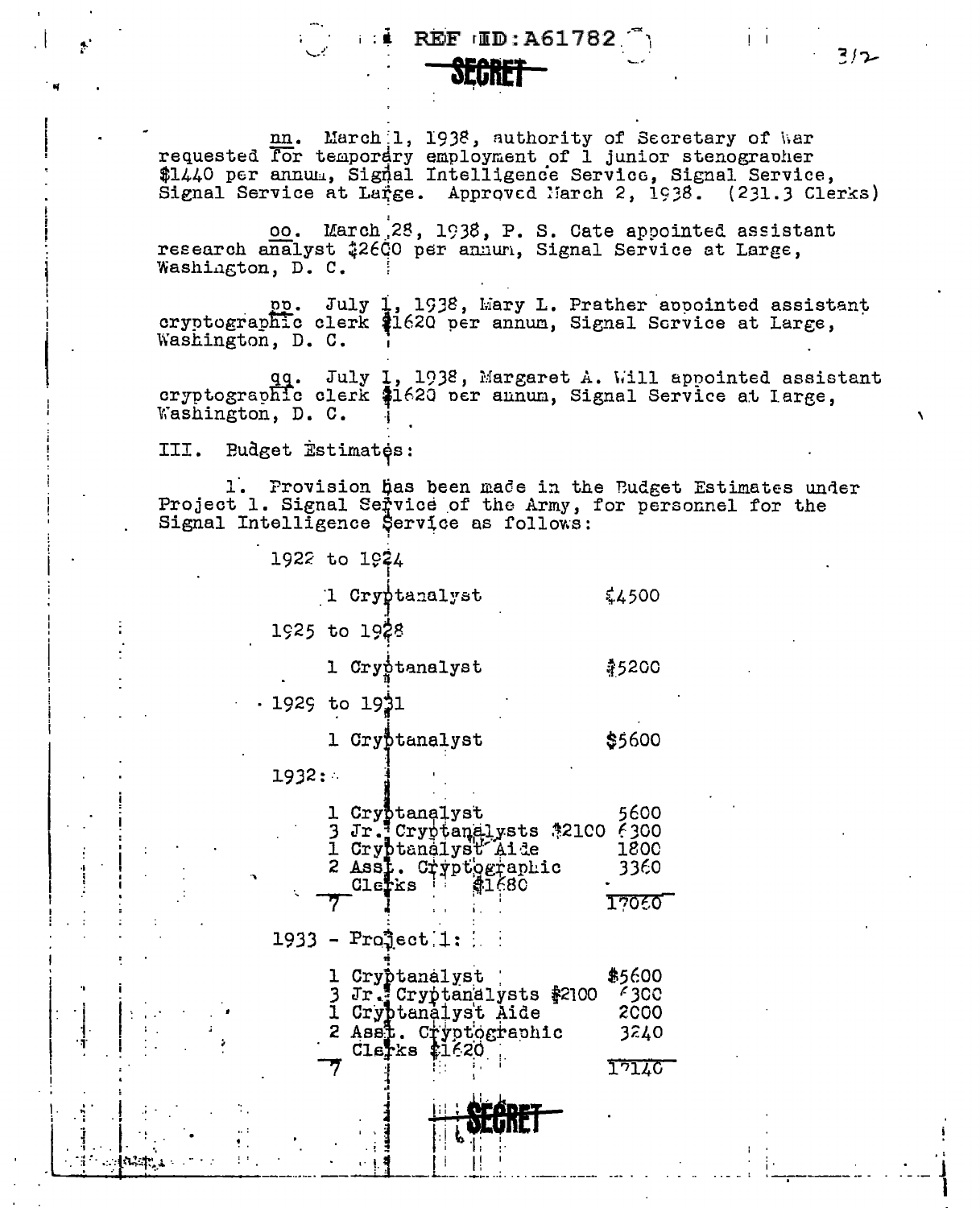| IDE: A6-1 782                                       |                     |  |
|-----------------------------------------------------|---------------------|--|
|                                                     |                     |  |
|                                                     |                     |  |
|                                                     |                     |  |
| 1934 and 1935 $+$ Project 1:                        |                     |  |
|                                                     |                     |  |
| 1 Crystandlyst<br>3 Ir. Crybtanalyst \$2100         | \$5600              |  |
| 1 Cryptanalyst Aide                                 | 6300<br>1800        |  |
| "2 Assi. Cryptographic Clerks                       | 3360                |  |
| \$1680                                              |                     |  |
|                                                     | I7060               |  |
| 1936 - 1937 - Project 1:                            |                     |  |
| 1 Crygtanalyst                                      | 56CO                |  |
| 3 Jr. Cryptanalysts #2100                           | 6300                |  |
| 1 Crygtanalyst Aide<br>2 Assf. Cryptographic Clerks | 1860                |  |
| 11680                                               | 3360                |  |
|                                                     | 17120               |  |
| $1938$ - Project 1:                                 |                     |  |
|                                                     |                     |  |
| 1 Cryptanalyst<br>5 Jr. Cryptanalysts \$2060        | 5600<br>10300       |  |
| 1 Cryptanalyst Aide                                 | 1860                |  |
| 4 Asst. Cryptographic Clerks<br>\$1650              | 6600                |  |
| 11                                                  | 24360               |  |
| $1939$ - Profect 1:                                 |                     |  |
|                                                     |                     |  |
| 1 Cryptanalyst                                      | 5600                |  |
| 3 Assoc. Cryptanalysts #32CO<br>1 Research Analyst  | 9600<br>2000        |  |
| 5 Jr. Cryptanalysts \$2060                          | 10300               |  |
| 4 Asst. Cryptographic Clerks<br>$*1650$             | 6600                |  |
| I7                                                  |                     |  |
| $1940$ - Project 1:                                 |                     |  |
|                                                     |                     |  |
| 1 Cryptanalyst                                      | 5800                |  |
| Assoc. Cryptanalysts \$3200<br>1 Research Analysts  | 9600<br><b>2600</b> |  |
| 2 Asst; Cryptanalysts \$2600                        | 5200                |  |
| 5 Jr. Cryptanalysts \$2060<br>1. Cryptanalysts Aide | 10300               |  |
| Asst, Cryptographic Clerks                          | <b>18CO</b><br>8220 |  |
| 31642<br>I8                                         |                     |  |
|                                                     | 43520               |  |
|                                                     |                     |  |

 $\mathbf{I}$ 

 $\mathbf{f}$ 

 $\begin{array}{c} \n\vdots \\
\vdots \\
\vdots \\
\vdots\n\end{array}$ 

 $\ddot{\cdot}$ 

 $-5.2 - -1.$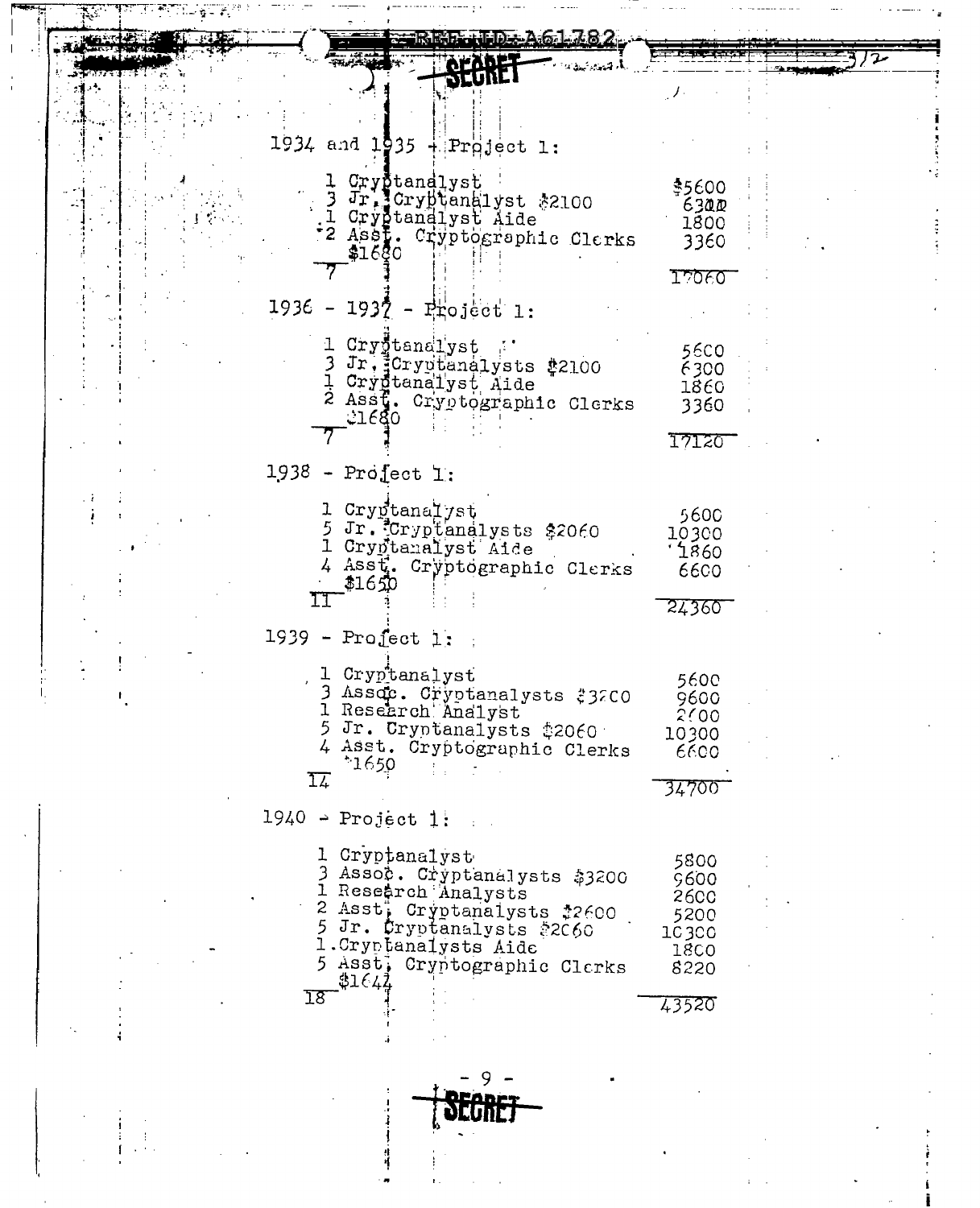### **REE: ID: A61782**



## $1940$  - Project 24:

"Required for Signal Intelligence Service. The expanding activities of this service and additional personnel<br>requested in Project 1 are the basis for the increase in equipment and surplies - \$1320.

> Office equipment, including labor saving devices \$1100 Office supplies 220 1320

IV. Status:

ALCOHOL: NO

1. The Comptroller General has defined departmental and field work as follows:

"The executive departments of the Government execute the laws which Congress enacts through the instrumentalities sometimes designated 'departmental' and 'field' establishments.<br>What is known as the 'field force' is engaged directly or indirectly, in locally executing the laws, while the 'departmental force' is engaged in general supervisory and administrative direction and control of the various field forces.  $(21$  Comp. Dec.  $709, 711)$ 

"If officers or employees are directly under the di-<br>rection, supervision, and control of a Government department, establishment, or bureau reporting directly to the head thereof. their status is that of departmental officers or employees; but if they are directly under the direction supervision, and control of a local field organization, reporting directly to the head thereof, their status is that of a field officer or  $\epsilon$ mployee." (27 Comp. Dec. 122)

"What is known as a 'field' force is engaged, directly or indirectly, in dxecuting the laws locally, while a 'departmental' force is engaged in general supervisory and administrative direction and control of the various field forces. Various direction and control of the various field forces. various<br>general laws, such as the postal laws, must be executed in the<br>District of Columbia as well as elsewhere. A force engaged<br>exclusively in the local execution of suc

" A force engaged exclusively in departmental work,<br>that is, in general supervision and administrative direction<br>and control of the various field forces, even though with head-<br>quarters outside of the District of Columbia at Baltimore - is hevertheless a departmental force as much so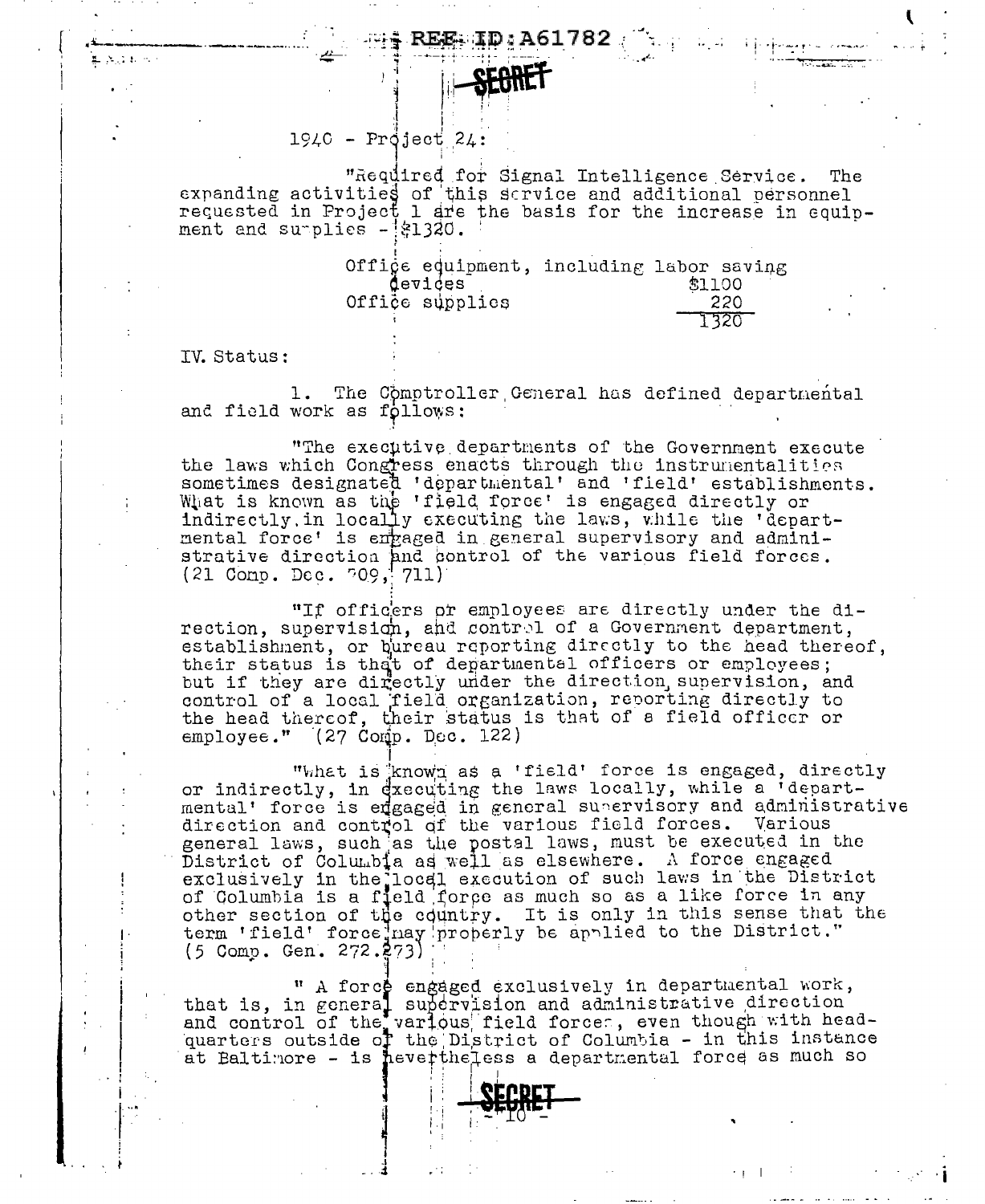as the departmental force in the District of Columbia." (17 Comp. Gen  $565$ )

REF ID:A61782

It will be poted from the above quoted decisions of  $2.$ the Comptroller General that classification as to departmental or field work is based solely upon the character of the work involved, i.e., if the work consists of the supervision and administrative direction and control of the various field forces it is depart-<br>mental work; if the work is performed locally and is other than the supervision and ddministrative direction and control of the various field forces, it is field work. It is immaterial where the work is performed. Departmental work may be performed outside the District of Columbia, while field work may te performed inside the District of Columbia, and in buildings housing departmental activities, as, for example, the Finance Officer, U.S.Arny.

The present Signal Intelligence Service was organized as a "single coordinated service" in accordance with the direction contained in letter from the Adjutant General dated Anril 22, 1930, file AG 311.5 Pub.  $(\frac{1}{4}-14-30)$ , paragraph 2 w above. As stated in the above mentioned directive, its general mission is "as for all other military services, (underscoring supplied) the proper organization and development in peace time to the end that the service may be prepared to operate at naximum efficiency in war", while its specific mission, is "the preparation and revision of all codes, ciphers and other means of secret communication to be employed by the Army in time of peace and war".

The Signal Intelligence Cervice as at present organized 4. is composed of 1 commissioned officer and 14 civilian employees and is operating under authority of paragraph 2 A. R. 105-5. Under this Army Regulation the Chief Signal Officer has intediate charge of "the preparation, publication, revision, storage, accounting end distribution of all codes and ciphers required by the Army". There are no specific directions as to how these duties are to be accomplished. That is a decision which is left to the Chief Signal Officer as an administrative officer of the Government, appointed by the President and confirmed by the Senate.<br>In the discretion of the Chief Signal Officer, the duties assigned may be performed in his immediate office or by a field agency already organized or one created for the purpose.

5. As early as 1913 it was determined that the work of  $re$ vising the War Department Telegraph Code was a function of the Signal Corps of the Army, rather than that of the Office of the Chief Signal Officer, and accordingly a code specialist and a<br>clerk were enployed for this work and naid from the Signal Corps<br>of the Army Funds. [Par. 2 A and b above)

6. In 1917 the contilation of all codes required by the Army was a function of commissioned officers of the Army (Par. 2c above) and not those assigned to the office.

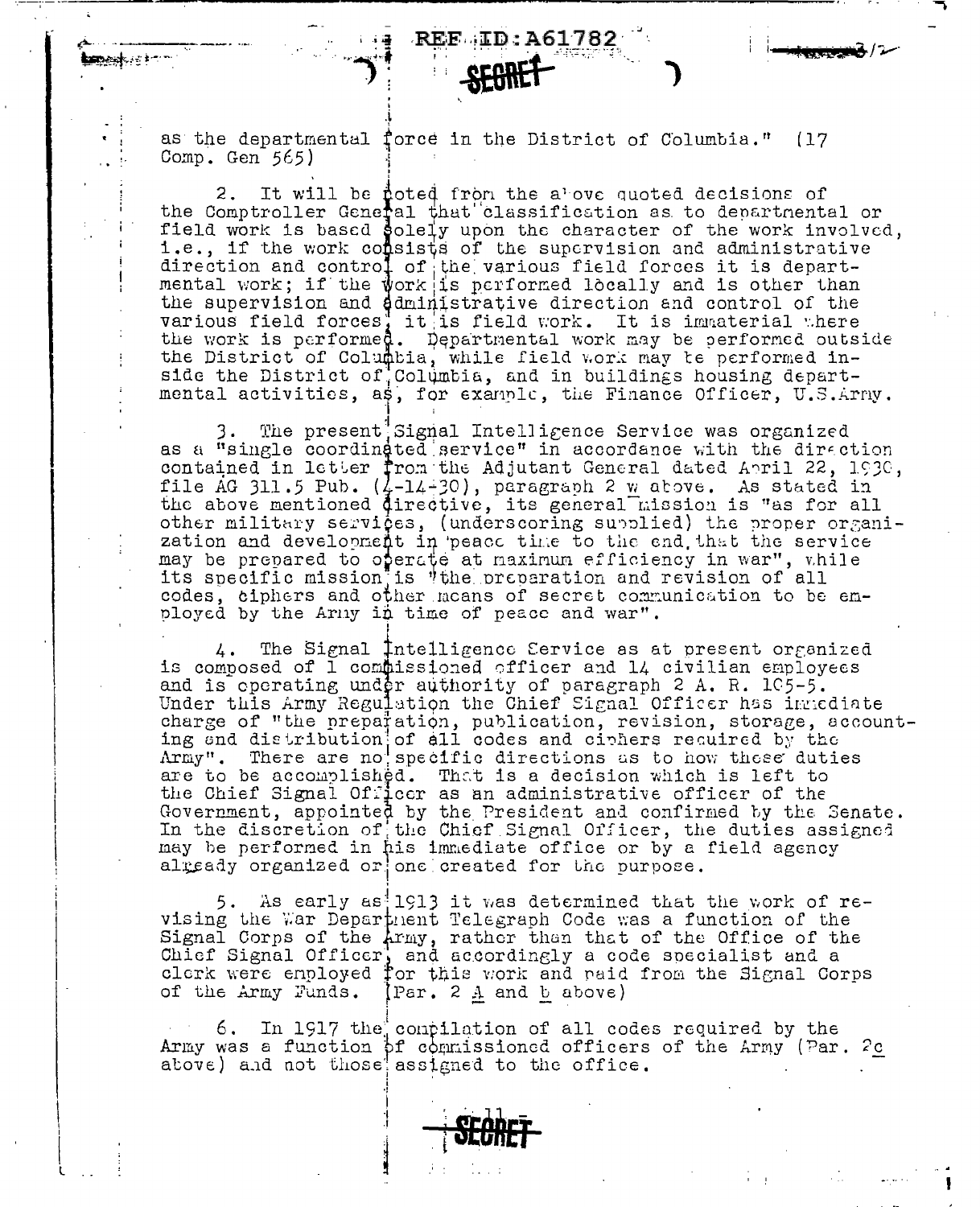7. In 1919, 1920, and 1921 the preparation of codes required by the Army was considered as a Signal Corps function rather than a function of the Office of the Chief Signal Officer and such codes aswere required were procured under contract for which Signal Corps funds were used.

8. Since 1921, all bersonnel engaged in the compilation<br>of codes and since 1730, when the cipher work of the Military Intelligence Division was assigned to the Signal Corps, all<br>personnel engaged in that pork have been paid from Signal Corps funds and from those allotted from the appropriation, "Contingencies, Military Intelligence Division", a military organization.

9. The primary hission of the Signal Intelligence Service is to train personnel in opde and cipher work for service with the Army in time of war (par. 11 in above) and the preparation and<br>revision of all codes, ciphers and other means of secret communication to be employed by the Army in time of peace and war. (Far. 11 1  $\underline{w}$  above) There is nothing in the files to indicate that the training of personnel for scrvice in the Army is a function of the Office of the Chief Signal Officer. This is a hundred of the Chief Signal Officer. This is a hilitary or<br>field function and not a departmental function. Likewise, the preparation of the cocas is under the supervision of the<br>Military Intelligence Division, War Department General Staff<br>(A. R. 10-15), which is not a bureau or office of the War Department listed in  $\Lambda$ . R<sup>1</sup> 310-10.

10. It is apparent, therefore, that the Signal Intelligence<br>Service is a field adtivity for the following reasons:

For over a quarter of a century the prepartion of codes and ciphers has been a function of personnel paid from<br>field appropriations, i.e. Pay of the Army, Signal Service of the<br>Army, and Contingenctes, Military Intelligence Division.

b. The employment of field service personnel on these duties has been authorized by the Secretary of War, the Director,<br>Military Intelligence Division, and the Director of the Eureau<br>of the Eudget, and expenditured therefore have been packed without question by the General Agoounting Office.

c. The Signal Intelligence Service is not a departnental organization as it is not engaged in "general supervisory and administrative direction and control of the various field forges" since there is no other field force engaged on similar or comparable duties

iQ1, Since it is obvious that the person el engaged on<br>jand clipher work constitutes a field force, as defined by **WAL.** code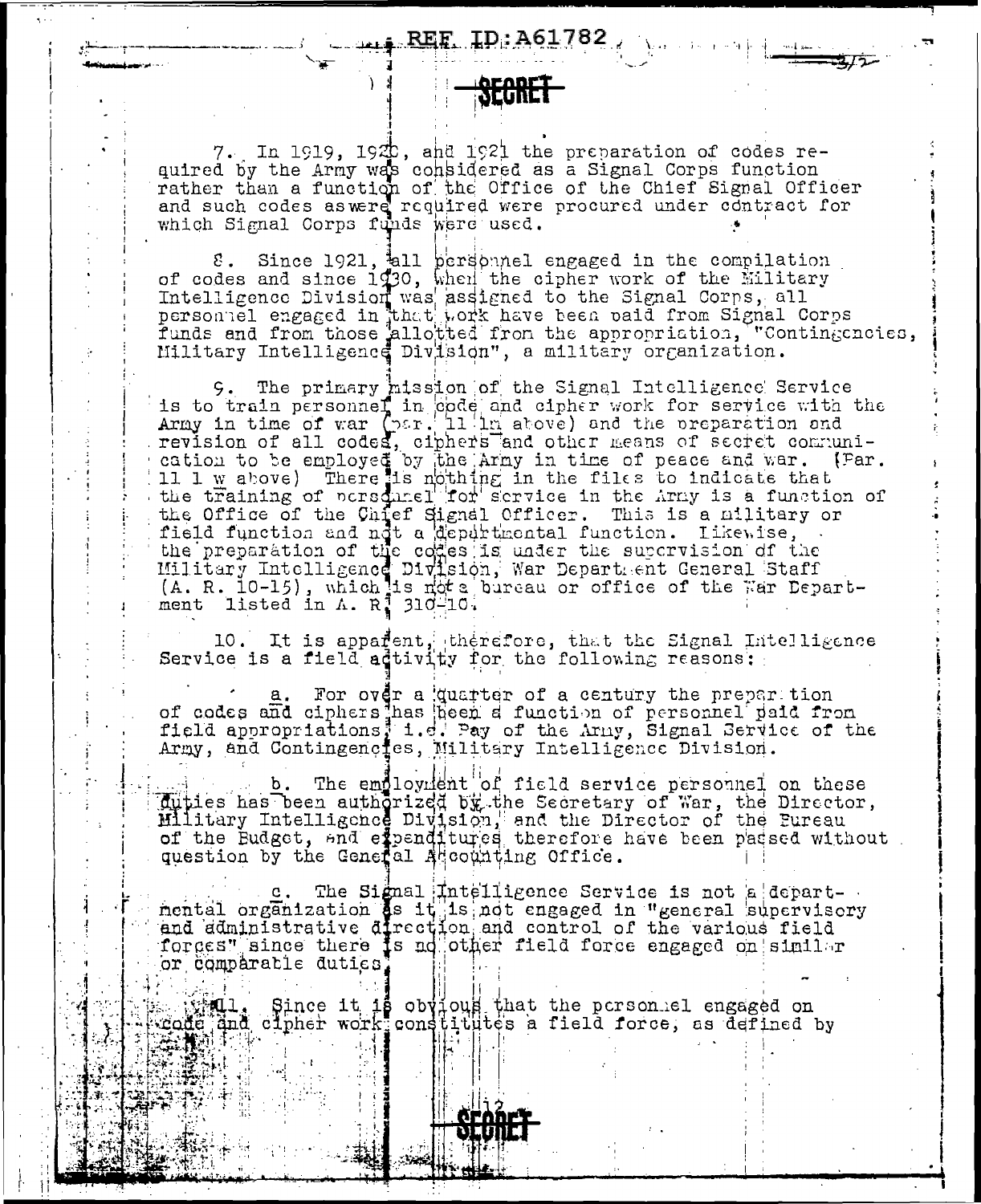